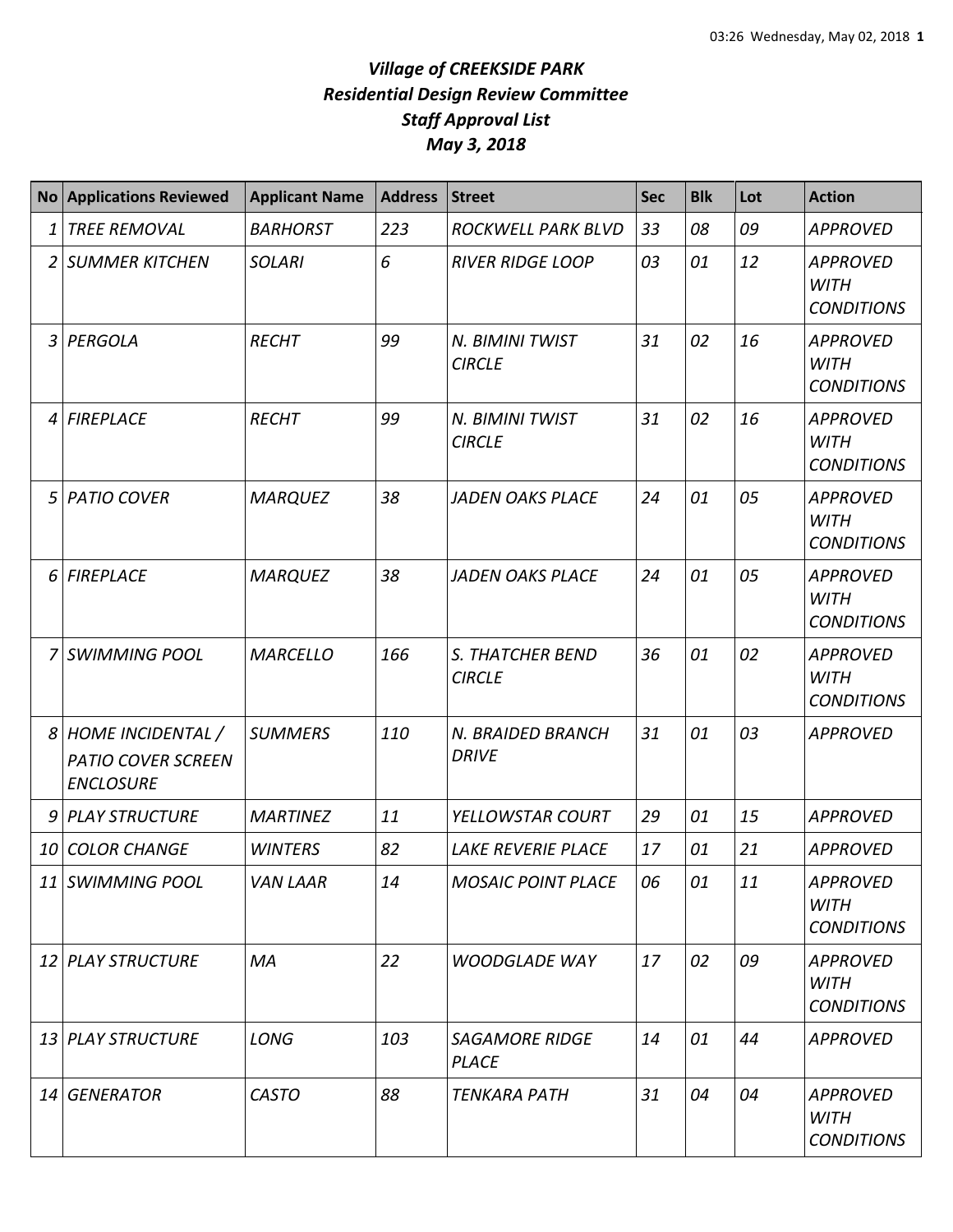|                 | No Applications Reviewed | <b>Applicant Name</b> | <b>Address</b> | <b>Street</b>                          | <b>Sec</b> | <b>Blk</b> | Lot | <b>Action</b>                                       |
|-----------------|--------------------------|-----------------------|----------------|----------------------------------------|------------|------------|-----|-----------------------------------------------------|
| 15 <sup>1</sup> | <b>PLAY STRUCTURE</b>    | <b>TERRELL</b>        | $\overline{7}$ | <b>JADEN OAKS PLACE</b>                | 24         | 01         | 15  | <b>APPROVED</b><br><b>WITH</b><br><b>CONDITIONS</b> |
|                 | 16 PAVING                | <b>DAERR</b>          | 111            | <b>FINN CORNER WAY</b>                 | 33         | 03         | 12  | <b>APPROVED</b><br><b>WITH</b><br><b>CONDITIONS</b> |
|                 | 17 FIREPIT               | <b>DAERR</b>          | 111            | <b>FINN CORNER WAY</b>                 | 33         | 03         | 12  | <b>APPROVED</b><br><b>WITH</b><br><b>CONDITIONS</b> |
| 18              | <b>PATIO SCREENS</b>     | <b>BURKE</b>          | 10             | <b>CHASE MILLS PLACE</b>               | 06         | 01         | 09  | <b>APPROVED</b><br><b>WITH</b><br><b>CONDITIONS</b> |
|                 | 19 SWIMMING POOL         | <b>COLE</b>           | $\overline{3}$ | <b>AQUAMARINE PLACE</b>                | 18         | 01         | 12  | <b>APPROVED</b><br><b>WITH</b><br><b>CONDITIONS</b> |
| 20              | <b>SOLAR PANELS</b>      | <b>ZAVALA</b>         | 55             | LITTLE FALLS PLACE                     | 05         | 01         | 48  | <b>APPROVED</b><br><b>WITH</b><br><b>CONDITIONS</b> |
| 21              | <b>SWIMMING POOL</b>     | <b>AUSTIN</b>         | 79             | <b>WOOD DRAKE PLACE</b>                | 04         | 02         | 06  | <b>APPROVED</b><br><b>WITH</b><br><b>CONDITIONS</b> |
| 22              | <b>SWIMMING POOL</b>     | <b>FAVRE</b>          | 54             | <b>W. SAWYER RIDGE</b><br><b>DRIVE</b> | 35         | 02         | 04  | <b>APPROVED</b><br><b>WITH</b><br><b>CONDITIONS</b> |
|                 | 23 PLAY STRUCTURE        | <b>ZALESKI</b>        | 15             | <b>WHITBARROW PLACE</b>                | 28         | 01         | 04  | <b>APPROVED</b><br>WITH<br><b>CONDITIONS</b>        |
|                 | 24 PATIO COVER           | <b>ALEJO</b>          | 55             | <b>BIRCH CANOE DRIVE</b>               | 20         | 01         | 02  | <b>APPROVED</b><br><b>WITH</b><br><b>CONDITIONS</b> |
| <b>25</b>       | <b>ROOM ADDITION</b>     | <b>ALEJO</b>          | 55             | <b>BIRCH CANOE DRIVE</b>               | 20         | 01         | 02  | <b>APPROVED</b><br><b>WITH</b><br><b>CONDITIONS</b> |
| 26 <sup>1</sup> | <b>SWIMMING POOL</b>     | <b>KELLY</b>          | $\overline{z}$ | <b>LIBERTY BRANCH BLVD</b>             | 32         | 01         | 02  | <b>APPROVED</b><br><b>WITH</b><br><b>CONDITIONS</b> |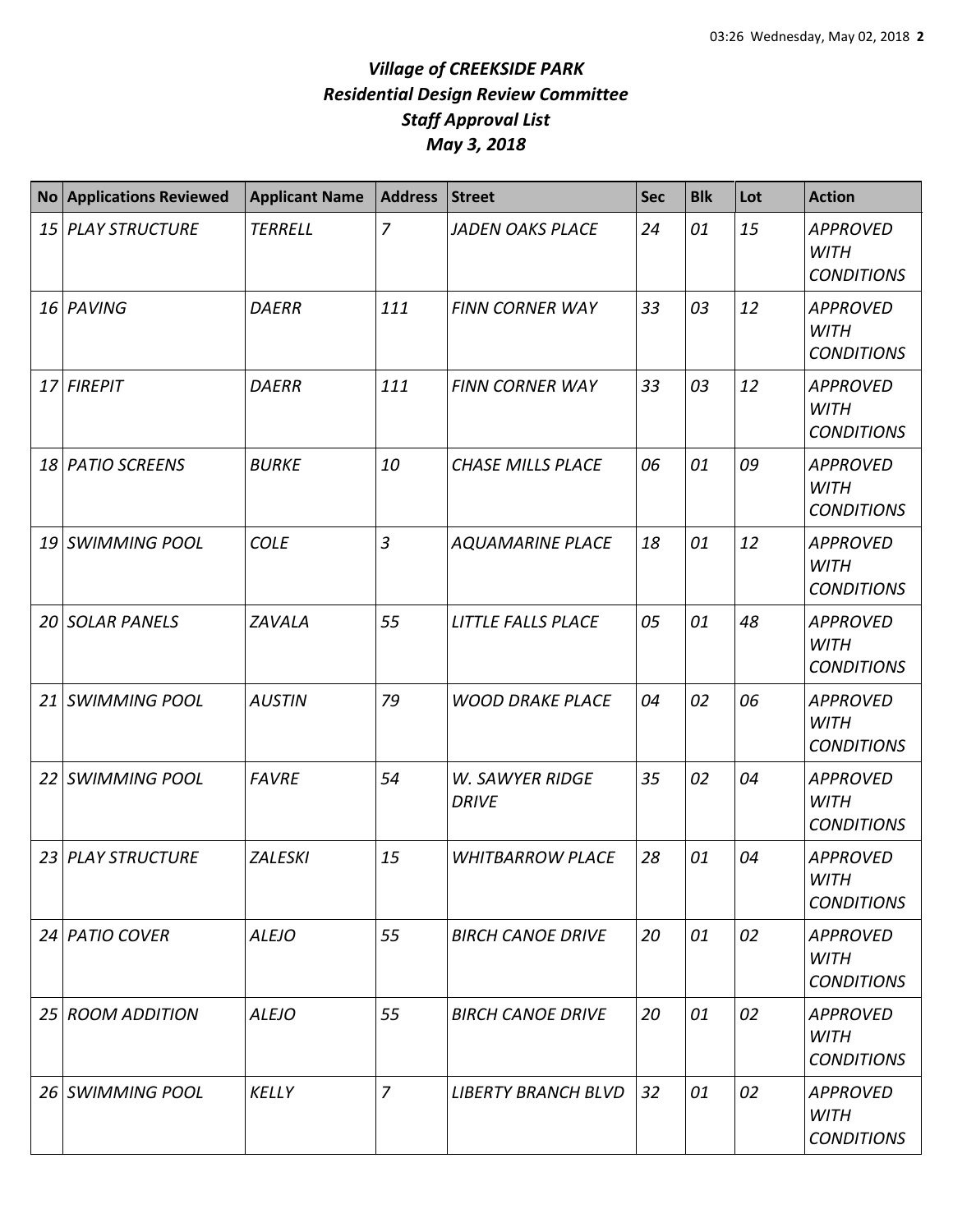| <b>No</b> | <b>Applications Reviewed</b> | <b>Applicant Name</b>            | <b>Address</b> | <b>Street</b>                    | <b>Sec</b> | <b>Blk</b> | Lot | <b>Action</b>                                       |
|-----------|------------------------------|----------------------------------|----------------|----------------------------------|------------|------------|-----|-----------------------------------------------------|
| 27        | <b>SWIMMING POOL</b>         | <b>NIEPMANN</b>                  | 6              | SHALLOWFORD PLACE                | 11         | 01         | 26  | <b>APPROVED</b><br><b>WITH</b><br><b>CONDITIONS</b> |
|           | 28 PATIO COVER               | <b>NIEPMANN</b>                  | 6              | SHALLOWFORD PLACE                | 11         | 01         | 26  | <b>APPROVED</b><br><b>WITH</b><br><b>CONDITIONS</b> |
| 29        | PERGOLA                      | <b>NIEPMANN</b>                  | 6              | <b>SHALLOWFORD PLACE</b>         | 11         | 01         | 26  | <b>APPROVED</b><br><b>WITH</b><br><b>CONDITIONS</b> |
| 30 I      | <b>SUMMER KITCHEN</b>        | <b>NIEPMANN</b>                  | 6              | SHALLOWFORD PLACE                | 11         | 01         | 26  | <b>APPROVED</b><br><b>WITH</b><br><b>CONDITIONS</b> |
| 31        | <b>POOL BATH</b>             | <b>NIEPMANN</b>                  | 6              | SHALLOWFORD PLACE                | 11         | 01         | 26  | <b>APPROVED</b><br><b>WITH</b><br><b>CONDITIONS</b> |
| 32        | <b>SWIMMING POOL</b>         | <b>SIRKEL</b>                    | 26             | S. SAGE SPARROW<br><b>CIRCLE</b> | 11         | 04         | 05  | <b>APPROVED</b><br><b>WITH</b><br><b>CONDITIONS</b> |
| 33        | <b>SWIMMING POOL</b>         | <b>IZQUIERDO</b><br><b>ROJAS</b> | 51             | <b>SANDWELL PLACE</b>            | 09         | 02         | 10  | <b>APPROVED</b><br><b>WITH</b><br><b>CONDITIONS</b> |
| 34        | <b>SUMMER KITCHEN</b>        | <b>TAFLAN</b>                    | 31             | <b>ARGOSY BEND PLACE</b>         | 24         | 01         | 34  | <b>APPROVED</b><br><b>WITH</b><br><b>CONDITIONS</b> |
| 35        | <b>SWIMMING POOL</b>         | <b>GRIGSBY</b>                   | 43             | <b>CLAIRHILL DRIVE</b>           | 14         | 01         | 02  | <b>APPROVED</b><br>WITH<br><b>CONDITIONS</b>        |
|           | 36 PLAY STRUCTURE            | <b>GRIGSBY</b>                   | 43             | <b>CLAIRHILL DRIVE</b>           | 14         | 01         | 02  | <b>APPROVED</b>                                     |
|           | 37 PATIO COVER               | <b>TROUP</b>                     | $\overline{3}$ | <b>DRIFTDALE PLACE</b>           | 04         | 01         | 16  | <b>APPROVED</b><br><b>WITH</b><br><b>CONDITIONS</b> |
|           | 38 PERGOLA                   | <b>ESPINOSA</b>                  | 138            | <b>CURRYDALE WAY</b>             | 10         | 02         | 09  | <b>APPROVED</b><br>WITH<br><b>CONDITIONS</b>        |
| 39 I      | <b>SUMMER KITCHEN</b>        | <b>ESPINOSA</b>                  | 138            | <b>CURRYDALE WAY</b>             | 10         | 02         | 09  | <b>APPROVED</b><br><b>WITH</b><br><b>CONDITIONS</b> |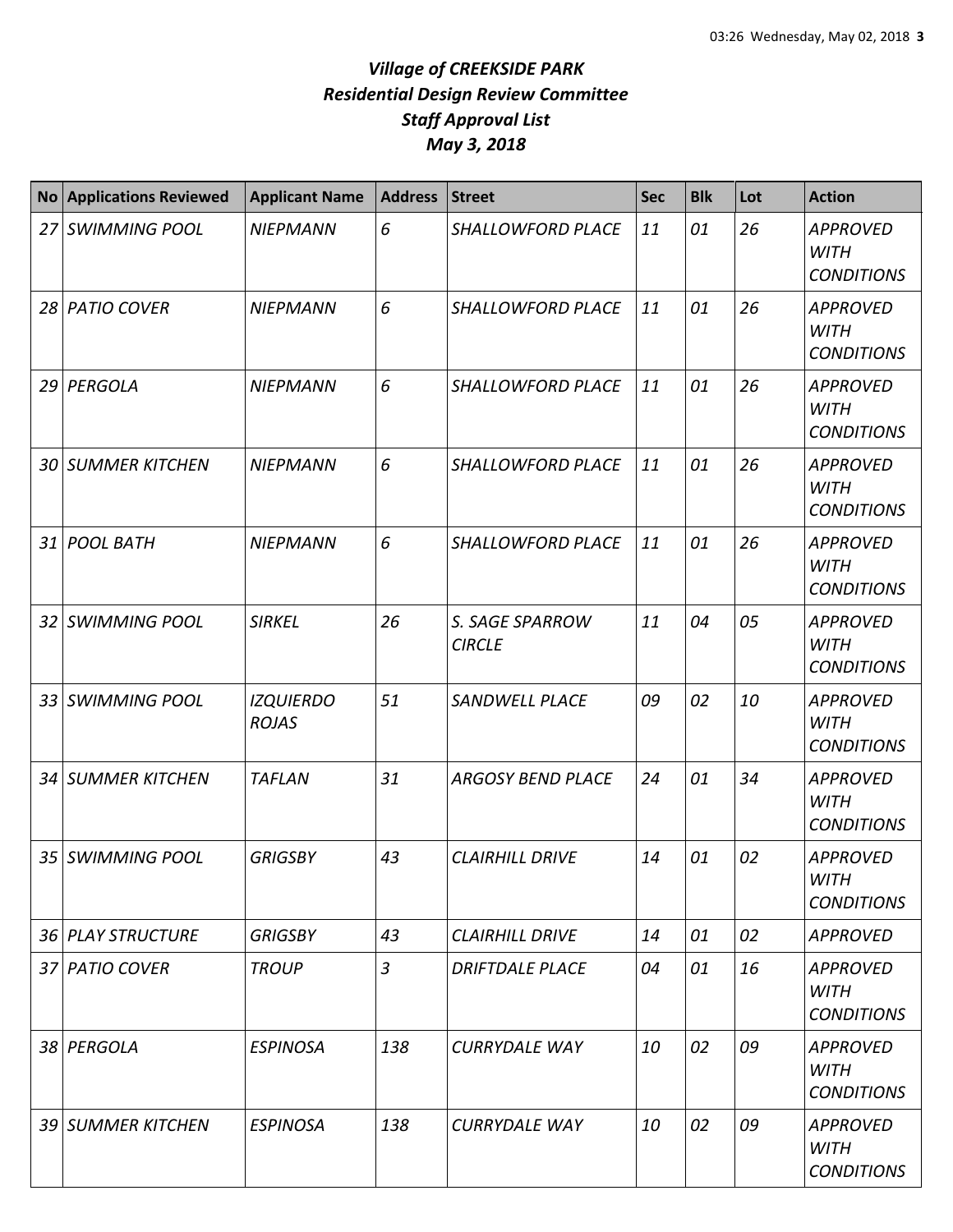| <b>No</b> | <b>Applications Reviewed</b> | <b>Applicant Name</b> | <b>Address</b> | <b>Street</b>                   | <b>Sec</b> | <b>Blk</b> | Lot | <b>Action</b>                                       |
|-----------|------------------------------|-----------------------|----------------|---------------------------------|------------|------------|-----|-----------------------------------------------------|
|           | 40 SWIMMING POOL             | <b>RIVERA</b>         | 61             | SEASONAL CREST<br><b>CIRCLE</b> | 38         | 01         | 22  | <b>APPROVED</b><br><b>WITH</b><br><b>CONDITIONS</b> |
|           | 41 SWIMMING POOL             | <b>HANEY</b>          | 27             | S. MARSHSIDE PLACE              | 21         | 01         | 15  | <b>APPROVED</b><br><b>WITH</b><br><b>CONDITIONS</b> |
|           | 42 FOUNTAIN                  | <b>JAMES</b>          | 22             | <b>WOODBOROUGH WAY</b>          | 34         | 04         | 06  | <b>APPROVED</b><br><b>WITH</b><br><b>CONDITIONS</b> |
|           | 43 FIRE PIT                  | <b>JAMES</b>          | 22             | <b>WOODBOROUGH WAY</b>          | 34         | 04         | 06  | <b>APPROVED</b><br><b>WITH</b><br><b>CONDITIONS</b> |
|           | 44 RETAINING WALL            | <b>JAMES</b>          | 22             | <b>WOODBOROUGH WAY</b>          | 34         | 04         | 06  | <b>APPROVED</b>                                     |
|           | 45 SEAT WALL                 | <b>JAMES</b>          | 22             | <b>WOODBOROUGH WAY</b>          | 34         | 04         | 06  | <b>APPROVED</b>                                     |
|           | 46 PAVING                    | <b>JAMES</b>          | 22             | <b>WOODBOROUGH WAY</b>          | 34         | 04         | 06  | <b>APPROVED</b>                                     |
|           | 47 SWIMMING POOL             | <b>HASTON</b>         | 67             | <b>BRAVEWIND COURT</b>          | 31         | 02         | 08  | <b>APPROVED</b><br><b>WITH</b><br><b>CONDITIONS</b> |
|           | 48 SWIMMING POOL             | <b>SCHULTZ</b>        | 22             | <b>STAR IRIS PLACE</b>          | 14         | 01         | 31  | <b>APPROVED</b><br><b>WITH</b><br><b>CONDITIONS</b> |
|           | 49 SWIMMING POOL             | <b>MEHTA</b>          | 106            | <b>BIRCH CANOE COURT</b>        | 20         | 01         | 27  | <b>APPROVED</b><br><b>WITH</b><br><b>CONDITIONS</b> |
|           | 50 RETAINING WALL            | <b>MEHTA</b>          | 106            | <b>BIRCH CANOE COURT</b>        | 20         | 01         | 27  | <b>APPROVED</b><br><b>WITH</b><br><b>CONDITIONS</b> |
|           | 51 SWIMMING POOL             | <b>DEAKINS</b>        | 91             | <b>WYATT OAKS DRIVE</b>         | 22         | 02         | 55  | <b>APPROVED</b><br><b>WITH</b><br><b>CONDITIONS</b> |
|           | 52 PATIO COVER               | <b>DEAKINS</b>        | 91             | <b>WYATT OAKS DRIVE</b>         | 22         | 02         | 55  | <b>APPROVED</b><br><b>WITH</b><br><b>CONDITIONS</b> |
|           | 53 FIREPLACE                 | <b>DEAKINS</b>        | 91             | <b>WYATT OAKS DRIVE</b>         | 22         | 02         | 55  | <b>APPROVED</b><br>WITH<br><b>CONDITIONS</b>        |